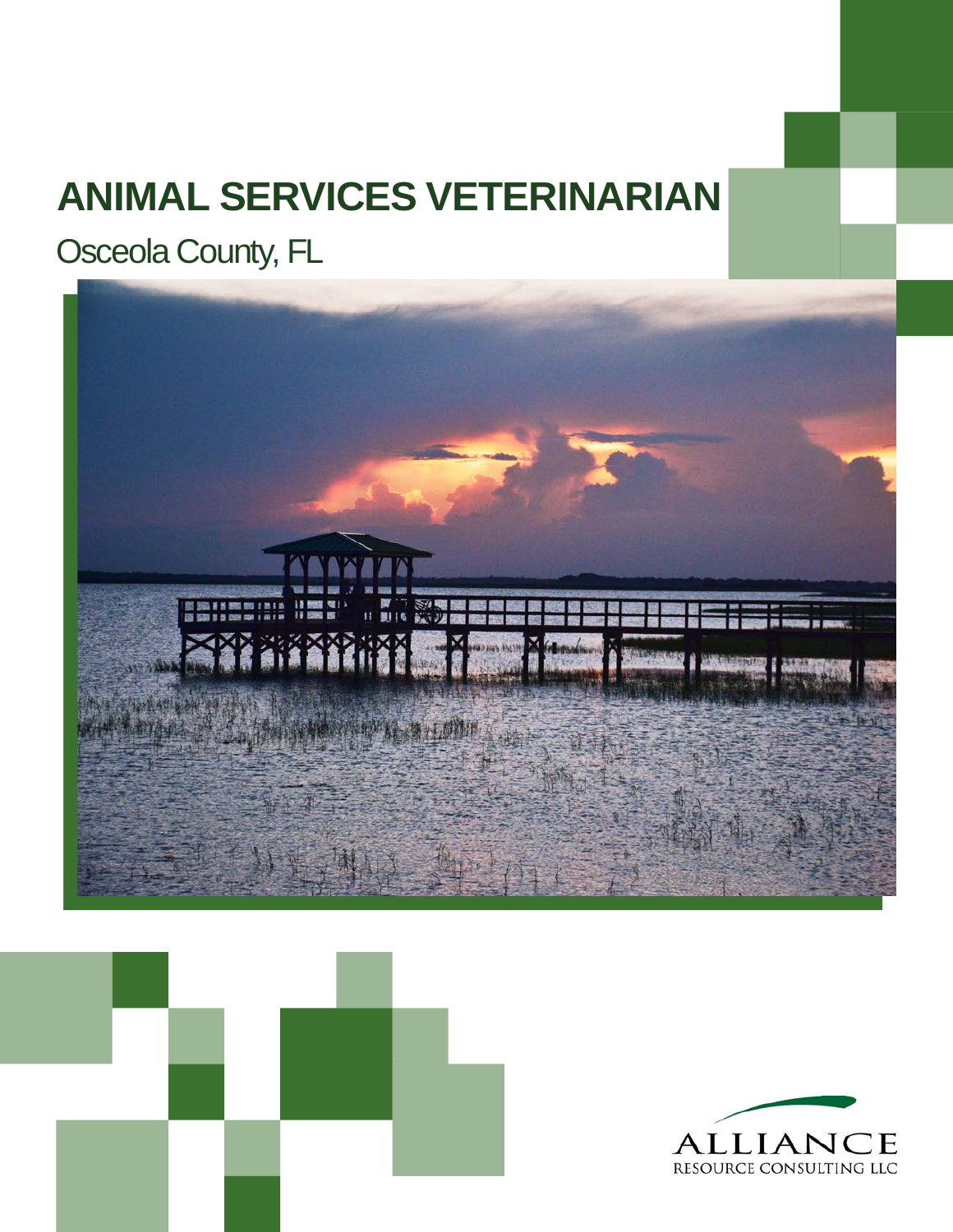### alliance RESOURCE CONSULTING LLC



## **THE COMMUNITY & LOCAL GOVERNMENT**

Osceola County is a 1,506 square mile area that serves as the south/central boundary of the Central Florida Region and the Greater Metropolitan Area. The City of Kissimmee, the County Seat, is 18 miles due south of Orlando. Osceola's only other incorporated City, St. Cloud, is 9 miles east of Kissimmee, and approximately 45 miles west of the City of Melbourne on the Atlantic Coast.

An urban and urbanizing area in the northwest quadrant of the County (adjoining to Polk and Orange County) includes most of Osceola County's population. This area includes the incorporated areas of Kissimmee and St. Cloud and several unincorporated communities including, but not limited to, Celebration, Poinciana, Buenaventura Lakes, Narcoossee, Campbell City, Intercession City and the St. Cloud Manor area.

Beyond the northwest quadrant except for a few very small, rural towns, like Holopaw, Kenansville, and Yeehaw Junction in the east portion of the County, ranch lands and undeveloped prairie, woods and marsh dominate the County. This large region includes several privately operated ranch and agricultural lands. Also included are the State of Florida's wildlife management areas and preserves at Bull Creek, Prairie Lakes, and the Three Lakes. As the "headwaters" of the South Florida Water Management district and the Lake Okeechobee/Florida everglades ecosystem, Osceola County is bounded by the Kissimmee River, is crossed by several partially accessible creeks, and is home to the Kissimmee Chain-of-Lakes, that includes some of the State's largest and finest fishing and recreational attractions.

Osceola's economic base is dominated by tourism, serving as a "gateway" to Disney World and other Central Florida attractions. The area's historical investments in ranching and citrus are still very strong, while light industry and service enterprises are growing due to Osceola's transportation advantages and proximity to the Greater Orlando area. To learn more, please visit [http://www.GreaterOsceola.com.](http://www.GreaterOsceola.com)

The County continues to drive forward with NeoCity, a 500-acre high-tech campus of emerging innovation in the heart of Osceola County. NeoCity's master plan is designed to create a smart-city that will bring high technology jobs and diversify our economy. NeoCity is designed to expand Osceola's economy and still respect the fact that the current economy is directly linked to Central Florida's tourism as Walt Disney World retains its status as the region's largest employer. For more information about NeoCity, please visit <https://www.neocityfl.com/>.

Osceola County is a Charter County, and an administrative subdivision of the State of Florida. Voters approved the County Charter in March 1992, and it took effect October 1992. Charter counties have all powers of self-government unless they are inconsistent with the Constitution or State law.

Osceola County government is run by a five-member elected County Commission and operates as a Commission/Manager form of government. The County Commissioners are elected by the voters of Osceola County. The County Commission formally hires a County Manager and County Attorney. The County Manager hires Deputy County Managers and/or Assistant County Managers to assist with the oversight of County Commission departments. Department Directors manage the operations of their assigned department and implement the County Commission's objectives, policies and plans. In addition, there are five independently elected Constitutional Officers - Clerk of the Court, Property Appraiser, Sheriff, Supervisor of Elections, and Tax Collector. Each independent officer has discretion to administer its own programs.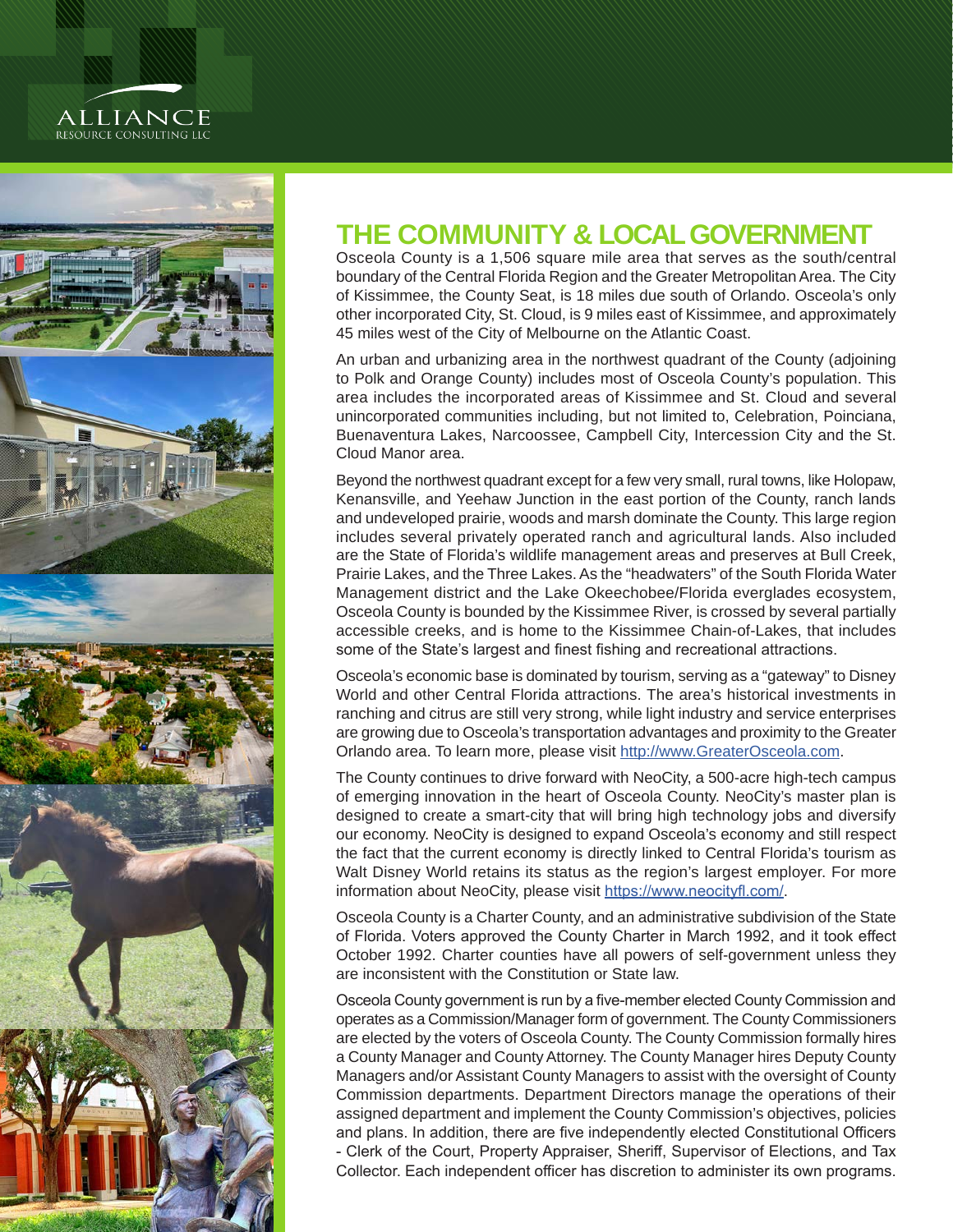Osceola County, FL

### **THE ANIMAL SERVICES DEPARTMENT**

The mission of the Osceola County Animal Services Department is, "To create a safe and humane community for pets and people."

The Osceola County Animal Services Department is an "Open Access" shelter with managed intake and the only shelter in Osceola County, serving almost 400,000 residents. They provide medical care, shelter and adoption services for a variety of animals. In addition to the routine care for cats and dogs, they also specialize in livestock, birds, reptiles and other exotic animals. Where as typical county shelters would be very limited in the types of animals accepted, Osceola is primarily a rural county, thus, taking in horses, cattle, sheep, goats, chickens, pigs, iguanas, snakes, and even an occasional small alligator. This makes for a very interesting workplace. While the number of animals cared for last year was their lowest on record at 4,200, previous years have seen as many as 9,600 pass through the center.

The shelter currently has 35 positions and day-to-day operations are overseen by the Director of Animal Services. Employment longevity is valued there with some of the staff having been with the department for up to 30 years. There are great benefits with this county position which may be viewed later in this profile. The shelter facilities are located on 10 acres within the city limits of St. Cloud in a very rural setting. Finding good adoption homes is the primary goal at the shelter, but the animal's healthcare comes first which includes diet, vaccinations, possible surgeries, disease control and a spay/neuter program.

### **THE OPPORTUNITY**

The Animal Services Veterinarian at Osceola County is quite unique in that it provides the opportunity for a DVM to provide care for a large variety of animals not just cats and dogs. The Shelter is held in high regard within the community and supported by more than 100 volunteers currently. This position has three support staff members: one certified veterinary technician, one non-certified veterinary technician, and a lead veterinary technician.

A veterinarian serving in this capacity will have the opportunity to help raise the level of care for animals in the community and will play an integral role on the Animal Services team. Working as a collection of staff and volunteers, Osceola County Animal Services values the knowledge and skills offered by every individual and recognizes that significant change comes more quickly and efficiently when everyone works together. The veterinarian will serve as the medical expert in matters of shelter health, best practices in medical protocols, and animal cruelty investigations. The pet retention program often requires the medical expertise of the veterinarian in helping pet owners make the best decision for their pets.

The center's location is just a few miles south of the Disney World, Epcot, and Animal Kingdom Theme Parks along with Universal Studios. A short drive to the east is the Kennedy Space Center and the beaches of the Atlantic Ocean and a short drive to the west is Tampa/St. Petersburg and the beaches of the Gulf of Mexico, rated as the most beautiful in the world.

### **THE IDEAL CANDIDATE**

Osceola County is seeking a licensed veterinarian with a minimum of one year's experience in the public or private sector. The ideal candidate will be a proactive veterinarian and provide best practices in animal care and welfare for the shelter. They will be professional in their interactions with skilled and responsive staff and volunteers to ensure quality care and oversight of animals requiring medical examination, diagnostics, and treatments. They will be able to develop policies, procedures and processes that benefit the shelter and overall community. They will keep on top of current trends, procedures, and developments in their profession. The successful candidate will be experienced, progressive, strategic and results driven.

Hands-on experience with spay/neuter, disease control, surgery, dietary requirements are necessary. Prior work at or with an "Open Access" center is desirable along with care and treatment of livestock and exotic animals. Vets having experience in "high volume, high quality" spay/neuter work is also a plus as is an understanding of "herd management." The Veterinarian will help train staff on matters of shelter health management and best care practices. There may be opportunities to work within the community on special programs or educational courses that the candidate would be expected to participate in. Any work experience in long range planning for expansion of services, disaster planning (from pandemics to hurricanes) and community programs and presentations are also desirable.